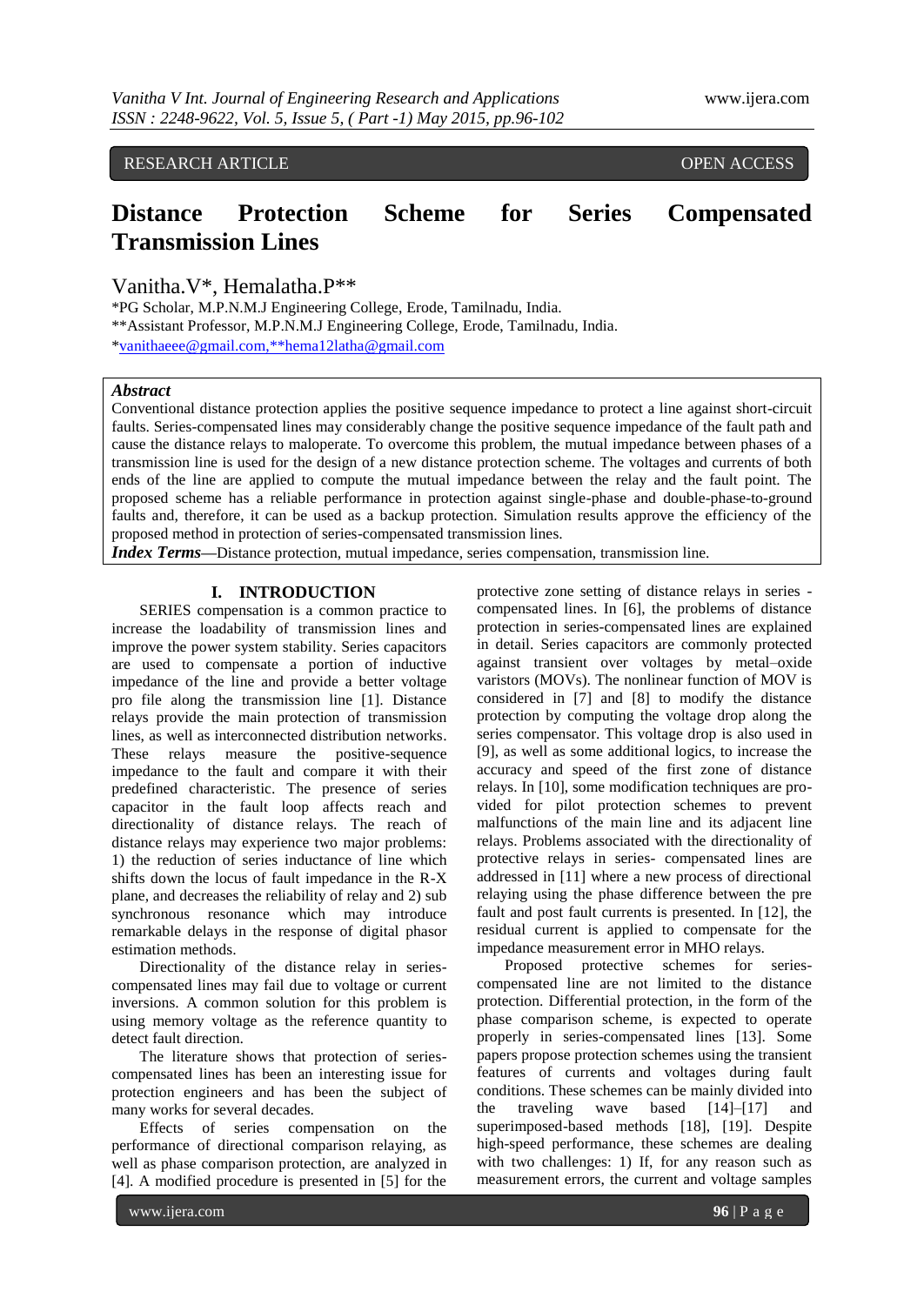of the transient time after fault inception are not properly achieved, the schemes cannot operate correctly. 2) In the case of slowly evolving faults, superimposed voltages and current may graduate so slowly that the required traveling waves are not generated.

This paper proposes a new distance protection, based on the mutual impedance between phases. Applying the voltages and currents of both ends of the line, the proposed scheme can protect the line against single-phase and double-phase-to-ground faults. Since the mutual impedance is not affected by series compensation, the proposed scheme can provide a reliable backup protection for seriescompensated transmission lines. The rest of this paper is organized as follows: Section II analyzes the effects of series compensation on transmission lines. Section III explains the characteristic of the proposed relay .performance of proposed relay based on positive sequence impedance is discussed in Section IV. Simulation results are presented in Section V Finally, Section VI contains the conclusion of this paper.

# **II. EFFECTS OF SERIES COMPENSATION ON TRANSMISSION LINES**

Series capacitive compensation in alternating current transmission systems can yield several benefits such as increases in power transfer capability and enhancement in transient stability. In Figure 3.1 series capacitors are connected in series with the line conductors to compensate the inductive reactance of the line. This reduces the transfer reactance between buses to which the line is connected, increases maximum power that can be transmitted, and reduces effective reactive power loss. Although series capacitors are not usually installed for voltage control, they do contribute to improving the voltage profile of the line.



Fig.1.Ideal Series compensated system

To obtain maximum power transfer, series compensation is used. The power equation is given by P=  $(EV/X_L)$  sin  $\delta$ . If line length increases

www.ijera.com **97** | P a g e

inductive reactance also increases. If inductive reactance increases means power also decreases. To get maximum power  $X_L$  to be reduced. It is not possible to decrease the  $X_L$  value because it is fixed for conductors and tower configurations. Instead of reducing  $X<sub>I</sub>$  value of the line a capacitor is placed in series with the transmission line.

# **III. CHARACTERISTICS OF THE PROPOSED RELAY**

The shape of the operation zones has developed throughout the years. An overview of relay characteristics can be seen in the Fig.2.Modern distance relays offer quadrilateral characteristic, whose resistive and reactive reach can be set independently which is shown in Fig 2. It therefore provides better resistive coverage than any mho-type characteristic for short lines. This is especially true for earth fault impedance measurement, where the arc resistances and fault resistance to earth contribute to the highest values of fault resistance. Polygonal impedance characteristics are highly flexible in terms of fault impedance coverage for both phase and earth faults.



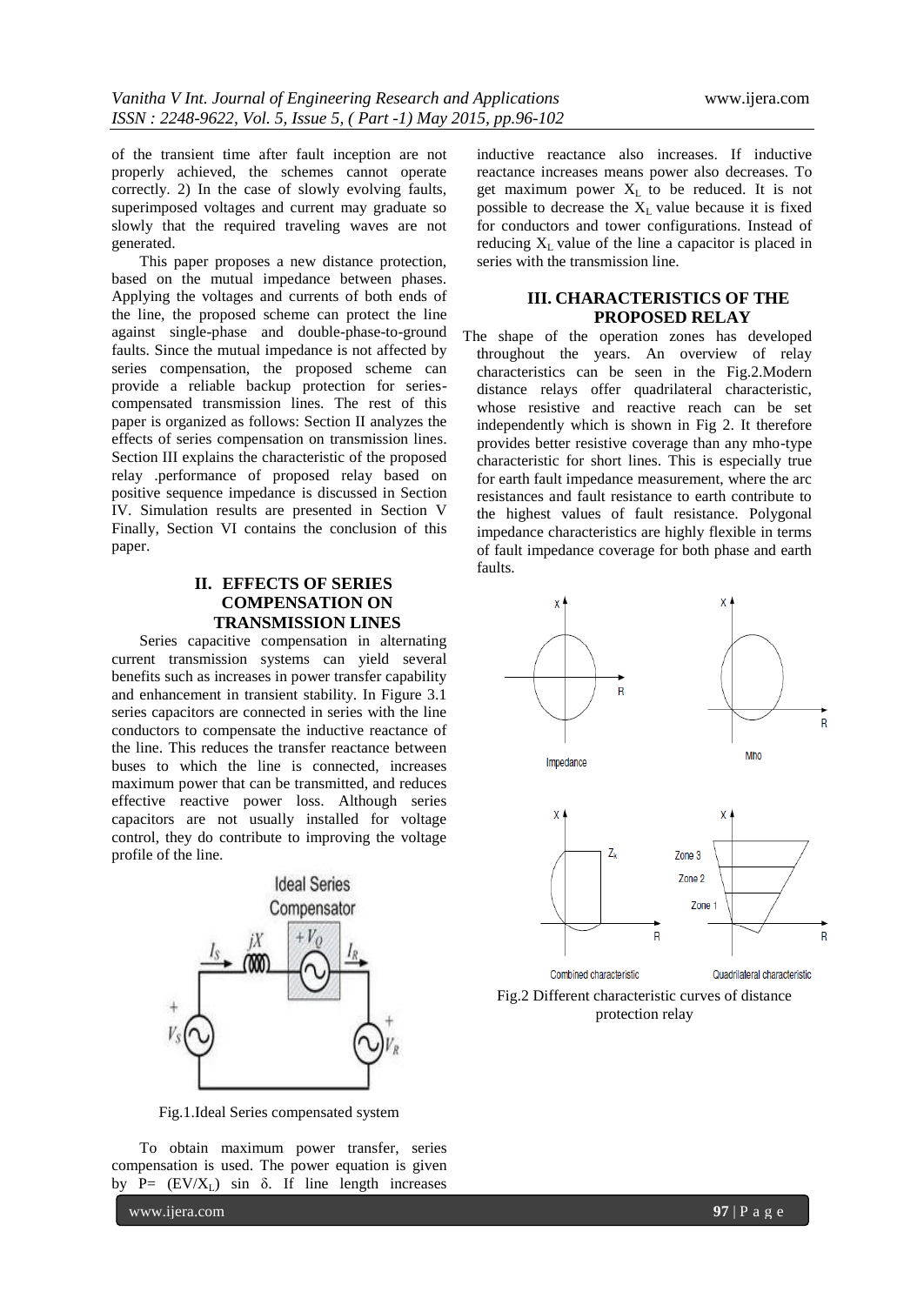

Fig.3.Quadrilateral characteristic curve of distance protection relay

For this reason, most digital relays offer this form of characteristic. Some numerical relays measure the absolute fault impedance and then determine whether operation is required according to impedance boundaries defined on the R/X diagram.

Traditional distance relays and numerical relays that emulate the impedance elements of traditional relays do not measure absolute impedance. They compare the measured fault voltage with a replica voltage derived from the fault current and the zone impedance setting to determine whether the fault is within zone or out-of-zone. Distance relay impedance comparators or algorithms which emulate traditional comparators are classified according to their polar characteristics, the number of signal inputs they have, and the method by which signal comparisons are made.

The common types compare either the relative amplitude or phase of two input quantities to obtain operating characteristics that are either straight lines or circles when plotted on an R/X diagram.

# **IV. PERFORMANCE OF PROPOSED RELAY BASED ON POSITIVE SEQUENCE IMPEDANCE**

Assume resistance  $R=0.1\Omega/km$ , Reactance  $X_L$ =0.4  $\Omega$ /km, line length=300km &  $X_C$  = 75% of  $X_L$ therefore  $X_C = 75\% \times 120 = 90\Omega$ . Positive sequence impedance measurement is suitable only for uncompensated lines.In uncompensated line for load flow analysis relay should not operate and for short circuit it should operate.The total line impedance is calculated as below  $Z = \sqrt{(R^2 + X^2)} = \sqrt{(30^2 + 120^2)}$ **= 123.69Ω.**

 In distance relay, for positive sequence measurement the setting of the impedance is 80% of the total line impedance.  $Z_{set} = 80\%$  x  $Z = 80\%$  x 123.09**= 98.954 Ω.**

 Fig.4 shows the load flow analysis of an uncompensated line using ETAP.The impedance is measured by Z = Line voltage /  $\sqrt{3}$  I= (400x10<sup>3</sup>)/( $\sqrt{3}$ 3x 672.3 ). **Z measured = 343Ω.** Condition for the

operation of the relay is  $\mathbf{Z}_{measured} < \mathbf{Z}_{set}$ , but here  $\overline{Z}$  measured >  $\overline{Z}$  set = 343 $\Omega$  > 98.954 $\Omega$ .Relay does not operate here.

The internal fault analysis of an uncompensated line is shown in fig 5.The impedance is measured by Z = Line voltage /  $\sqrt{3}$  I= (363.3x10<sup>3</sup>)/( $\sqrt{3}$ x 3.73x10<sup>3</sup>) ) **Z measured = 56.23Ω.** Condition for the operation of the relay is **Z**  $_{\text{measured}} < \mathbf{Z}_{\text{set}} = 56.23\Omega < 98.954 \Omega$ .Relay identifies the fault in the uncompensated line when there is real fault.

Fig.6.shows the external fault analysis of an uncompensated line using ETAP. The impedance is measured by  $Z =$  Line voltage/√3I=Z=Linevoltage/√3I=  $(384.5x10^3)/(\sqrt{3}x1.57x10^3)$ ). **Z measured = 141.59Ω.**Condition for the operation of the relay is: **Z**   $_{\text{measured}}$   $\lt Z$   $_{\text{set}}$  but here  $Z$   $_{\text{measured}}$   $\gt Z$   $_{\text{set}}$   $=141.59 \Omega$   $>$ **98.954 Ω** .Therefore Relay does not operate.

The system for series compensated line is shown in fig.7. For this total reactance  $X = X_L - X_C = 120\Omega$ . 90 $\Omega$  = 30 $\Omega$ . After compensation net reactance value is 30 $\Omega$ . The total line impedance is calculated as Z =  $\sqrt{(R^2 + X^2)} = \sqrt{(30^2 + 30^2)} = 42.42 \Omega$  and Z set = 80% x Z = 80% x 42.42=**33.94 Ω.**

Fig.8. shows the load flow analysis of a compensated line using ETAP.The impedance is measured by Z = Line voltage /  $\sqrt{3}$  I=(400x10<sup>3</sup>)/( $\sqrt{3}$ x 691.7), $Z_{measured} = 333.87$ Ω.

Condition for the operation of the relay is: Z measured < Z set. But here Z measured > Z set = 333.87  $\Omega$  $>$  98.954 Ω Therefore relay does not operate during normal operation.





Fig.9.shows the internal fault analysis of a series compensated line. The impedance is measured by  $Z =$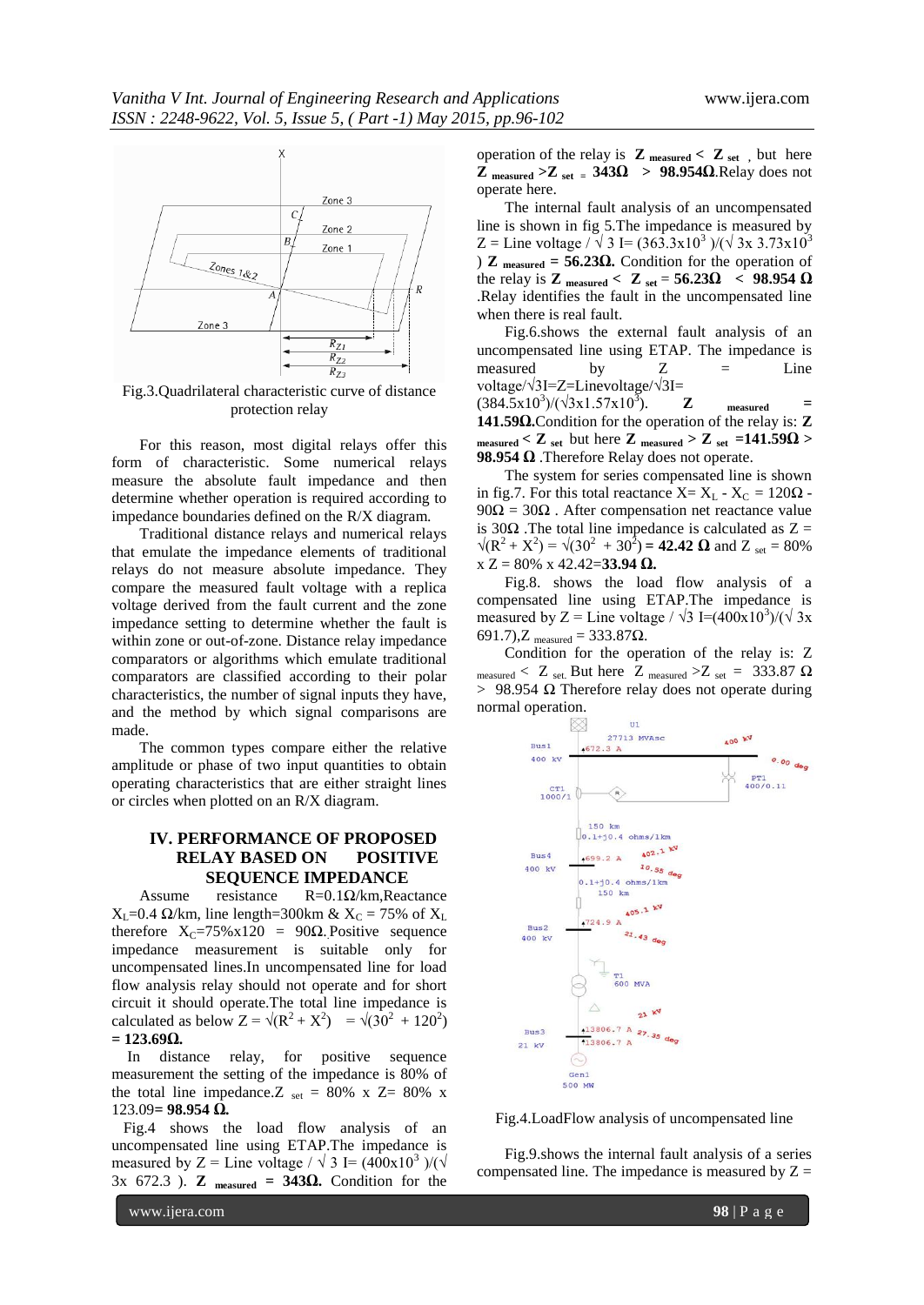Line voltage /  $\sqrt{3}$  I=(363.3x10<sup>3</sup>)/ ( $\sqrt{3}$ x 3.73x10<sup>3</sup>),Z measured =  $56.23\Omega$ . In case of fault in a series compensated line the relay has to operate.

But actually it is failed to operate because the measured impedance value here is  $56.27 \Omega$ .It is greater than the set impedance value. If positive sequence impedance is measured for compensated line for distance protection means relay fails to operate when there is the real fault.



Fig.5.Internal fault analysis of uncompensated line



Fig.7.Series compensated system



Fig.6.External fault analysis of uncompensated line



Fig.8.LoadFlow analysis of a series compensated line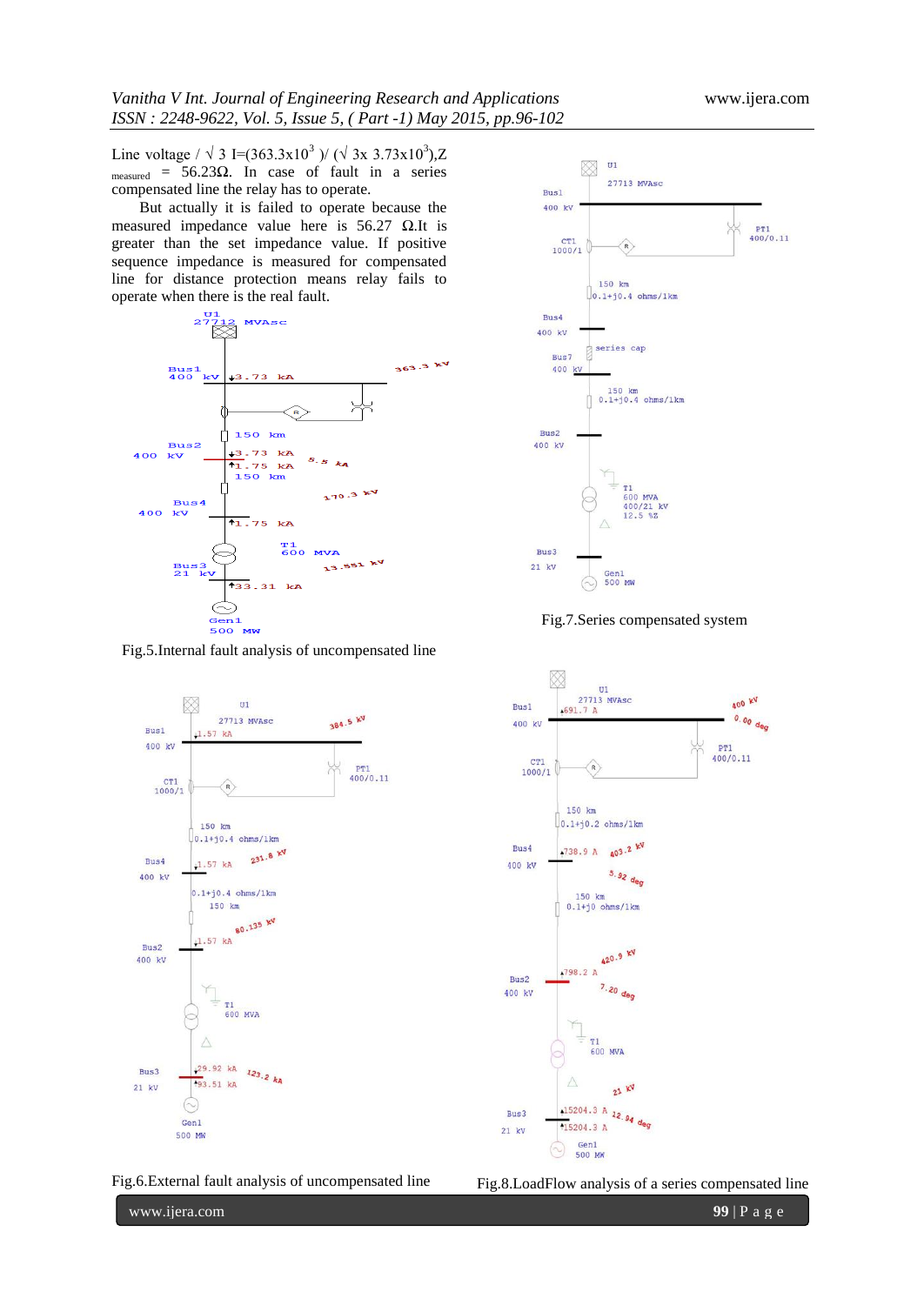

Fig.9.Internal fault analysis of a compensated line

#### **V. VSIMULATION RESULTS**

The transient stability analysis is done to detect the internal fault in a series compensated line and the simulation results are verified using ETAP.

Internal fault is created for a series compensated line and simulation results are verified using ETAP. Fig.10 shows the machine behavior during internal fault. From the machine characteristics it is observed that quad-characteristics of distance relay be pickup and isolate the fault.The transient stability analysis is done to detect the external fault in a series compensated line and the simulation results are verified using ETAP.

External fault is created for a series compensated line and simulation results are verified using ETAP. Fig.11shows the machine behavior during external fault from machine characteristics it is observed that quad-characteristics of distance relay will not pickup and isolate the fault.

| <b>Parameter</b>        | Value             | Unit                   |
|-------------------------|-------------------|------------------------|
| System voltage          | 400               | KV                     |
|                         |                   |                        |
| System frequency        | 50                | Hz                     |
| Lines                   | 300               | Km                     |
| length(AX, XY, YB)      | $0.1 + j0.4$      | $\Omega$ /km           |
| Linespositiveseq.series |                   |                        |
| impedance               | 3.6               | $\mu\Omega$ x          |
| Lines positive seq.     |                   | km                     |
| capacitive reactance    | $0.1 + j0.4$      |                        |
| Lines zero seq. series  |                   | $\Omega/\mathrm{km}$   |
| impedance               | 3.6               |                        |
| Lines<br>seq.<br>zero   |                   | $\mathfrak{u}\Omega x$ |
| capacitive reactance    | $0.01802 + j0.36$ | km                     |
| Sources positive seq.   | 039               |                        |
| impedance               | $0.01802 + j0.36$ | $\%$                   |
| Sources zero<br>seq.    | 039               | $\%$                   |
| impedance               |                   |                        |
|                         |                   |                        |

The data for the simulated system is shown in Table I..The performance comparison of the conventional distance protection relay with the proposed protection scheme is analyzed for internal and external single phase to ground fault simulation done in ETAP software.

Impedance Z



Fig.10.Machine behavior during internal fault in a compensated line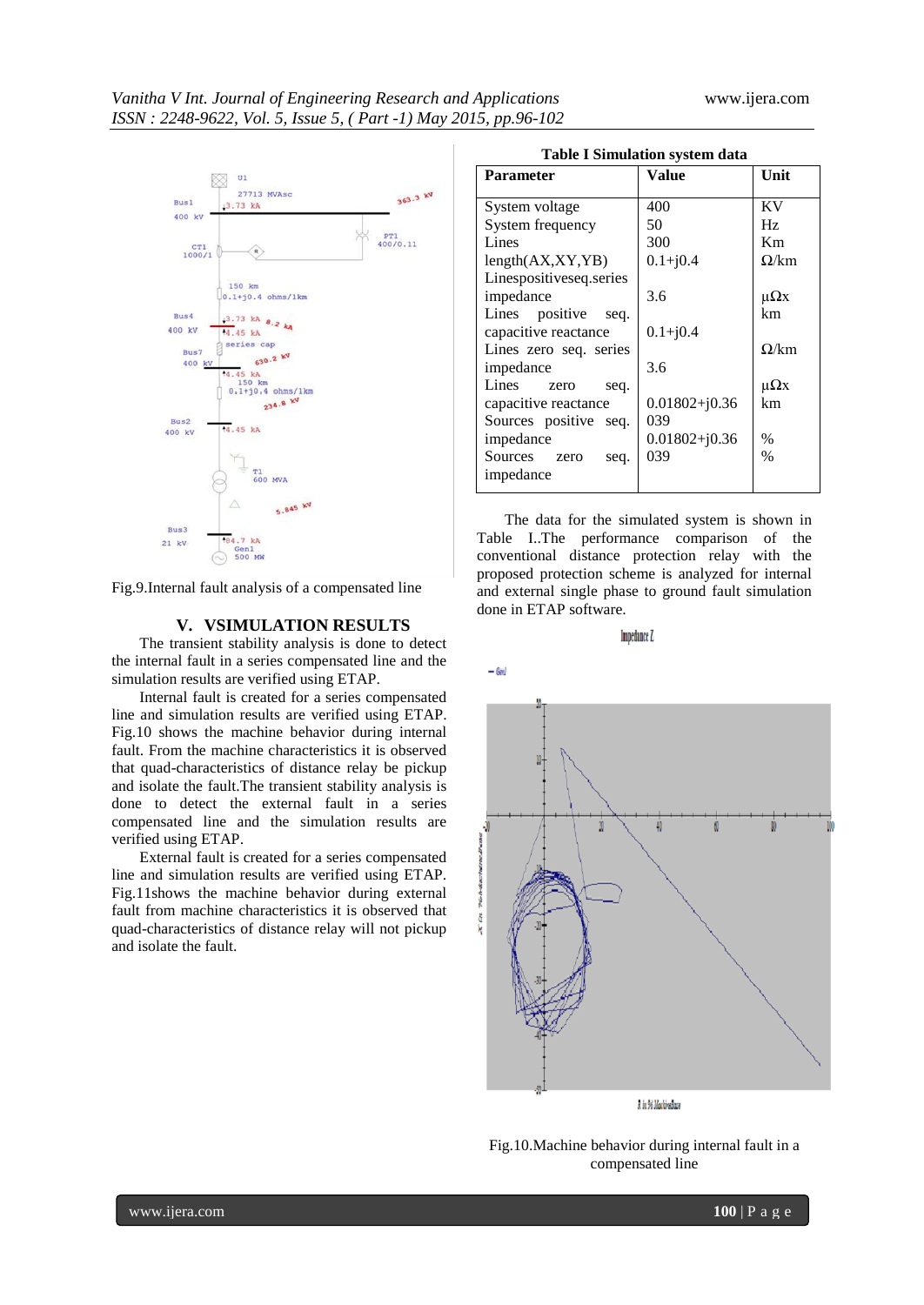

Fig.11.Machine behavior during external fault in a compensated line

## **VI. CONCLUSION**

In this paper, the significance of distance protection relay and the need for series compensation for transmission lines are studied and detailed procedure of computation of mutual impedance both for initial setting the distance protection relay and for the mutual impedance to be seen by the relay during fault. Simulation of single line to ground fault in a series compensated line with and without the effect of fault resistance is studied for both internal and external fault.

## **Acknowledgement**

 We heartily convey our gratitude to **Prof.D.Sabapathi, ASP&HoD/EEE, M.P.N.M.J Engg. College**, for guiding and encouraging us to develop this project.

#### **REFERENCES**

- [1] P. M. Anderson*, Power System Protection*. New York: IEEE, 1999.
- [2] Ziegler*, Numerical Distance Protection; Principles and Applica-tions*. Erlangen, Germany: Publicis, 2006.
- [3] C. Yu, "*A reiterative DFT to damp decaying DC and subsynchronous frequency components in fault current*," *IEEE Trans. Power Del.*, vol. 21, no. 4, pp. 1862–1870, Oct. 2006.
- [4] J. Berdy, "*Protection of circuits with series capacitors,*" *IEEE Trans. Power App. Syst.*, vol.

PAS-81, no. 3, pp. 929–935, Feb. 1963.

- [5] A. Newbould and I. A. Taylor, "*Series compensated line protection: System modelling & relay testing,*" in *Proc. 4th Int. Conf. Develop. Power Protect.* 1989, pp. 182–186.
- [6] B. Kasztenny, "*Distance protection of seriescompensated lines: Prob-lems and solutions*," in *Proc. 28th Annu. Western Protective Relay Conf.*, Spokane, WA, 2001, pp. 1–34.
- [7] E. Rosolowki, J. Izykowski, P. Pierz, M. M. Saha, P. Balcerek, and M. Fulczyk, "*Optimization of distance protection algorithm for series-compensated transmission line,"* in *Proc. IEEE Trondheim PowerTech*, 2011, pp. 1– 7.
- [8] D. Novosel, A. Phadke, M. M. Saha, and S. Lindahl, "*Problems and solutions for microprocessor protection of series compensated lines*," in *Proc. Develop. Power Syst. Protect.*, 1997, pp. 18–23.
- [9] M. M. Saha, B. Kasztenny, E. Rosolowski, and J. Izykowski, "*First zone algorithm for protection of series compensated lines*," *IEEE Trans. Power Del.*, vol. 16, no. 2, pp. 200–207, Apr. 2001.
- [10] T.S.Sidhu and M. Khederzadeh, "*Series compensated line protection enhancement by modified pilot relaying schemes,*" *IEEE Trans. Power Del.*, vol. 21, no. 3, pp. 1191–1198, Jul. 2006.
- [11] P. Jena and A. K. Pradhan, "*A positive-sequence directional relaying algorithm for seriescompensated line*," *IEEE Trans. Power Del.*, vol. 24, no. 4, pp. 2288–2298, Oct. 2010.
- [12] A. B. Shah, V. K. Sood, and O. Saad, "*Mho relay for protection of se-ries compensated transmission lines*," presented at the Int. Conf. Power Syst. Transients, Toronto, ON, Canada, Sep. 2009. Kasztenny, I. Voloh, and E. A. Udren, "*Rebirth of the phase com-parison line protection principle,"* in *Proc. 59th Annu. Conf. Protect. Relay Eng.*, 2006, pp. 193–252.
- [13] D. W. P. Thomas and C. Christopoulos, "*Ultrahigh speed protection of series compensated lines*," *IEEE Trans. Power Del.*, vol. 7, no. 1, pp. 139–145, Jan. 1992.
- [14] J. A. S. B. Jayasinghe, R. K. Aggarwal, A. T. Johns, and Z. Q. Bo, "*A novel non-unit protection for series compensated EHV transmission lines based on fault generated high frequency voltage signals*," *IEEE Trans. Power Del.*, vol. 13, no. 2, pp. 405–413, Apr. 1998.
- [15] A. Y. Abdelaziz, A. M. Ibrahim, M. M. Mansour, and H. E. Talaat, "*Modern approaches for protection of series compensated transmission lines*," *Elect. Power Syst. Res.*, vol. 75, pp. 85–98, 2005.
- [16] C. Aguilera, E. Orduna, and G. Ratta, "*Fault detection, classification and faulted phase*